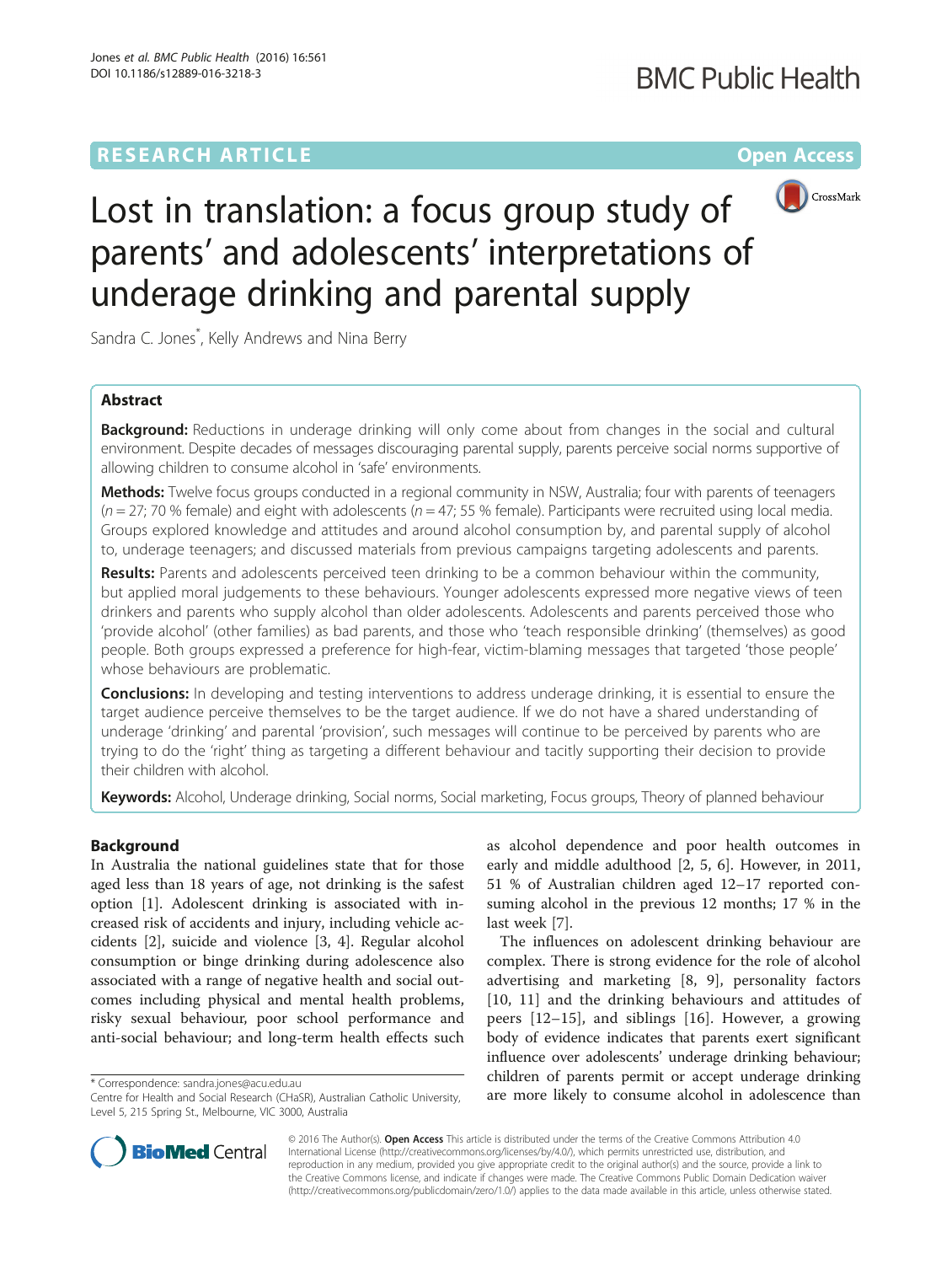those whose parents apply prohibitions or strict rules and emphasise the negative effects of alcohol [\[12](#page-8-0), [17](#page-8-0), [18\]](#page-8-0).

There are considerable variations in reports of parental supply of alcohol between countries, and between parents and adolescents within countries [\[19](#page-8-0)]. However, it is clear that parents are a common source of alcohol for (particularly younger) adolescents; with this finding being replicated in a range of countries including the United States [\[20](#page-8-0), [21](#page-8-0)], Sweden [[22](#page-8-0)], Ireland [\[23](#page-8-0)] and Australia [[24](#page-9-0)]. In the 2011 Australian secondary school survey, 34.9 % of 12-to-15-year-olds and 31.3 % of 16-to-17-year-olds report that their last alcoholic drink was provided to them by their parents [\[7](#page-8-0)]; and in a survey of 530 secondary students in New South Wales, 40.7 % of drinkers reported receiving alcohol from their parents in the last month, with younger respondents were more likely to report that their parents were their *main* source of alcohol [[25\]](#page-9-0).

An analysis of data from the 2007 Australian National Drug Strategy Household Survey found that adolescent drinkers who recalled receiving their first drink from their parents had lower rates of risky drinking than those who recalled receiving their first drink from another source [\[26\]](#page-9-0); and the analysis of youth data from the US National Survey on Drug Use and Health showed that those who obtained their last drink from a parent or family member drank less frequently and at lower levels than those who obtained their alcohol from an unrelated adult or purchased it themselves [\[27](#page-9-0)]. Conversely, studies in Sweden [[28\]](#page-9-0), Australia [[25\]](#page-9-0), and concurrently in the US and Australia [[29\]](#page-9-0) have shown no evidence that parental supply leads to more 'responsible' drinking patterns, rather that adolescents were more likely to engage in harmful drinking behaviours if their parents provided them with alcohol.

Determining the exact nature of this relationship is complicated by the combination of source of supply (parent or other), location of drinking, presence or absence of supervision, and other contextual or situational differences. For example a cross-sectional telephone survey of 6245 US adolescents found that adolescents who were with their parents last time they drank alcohol reported less frequent and more moderate drinking, whereas those whose parents or friends' parents<sup>1</sup> had provided them with alcohol at a party reported more frequent and more hazardous drinking [\[21](#page-8-0)]. Similarly, an Australian survey of 530 secondary students found that those who were provided alcohol by their parents for consumption without (their own) parental supervision were more likely to be risky drinkers [[25\]](#page-9-0). Finally, data from the 2011 Australian national school survey reported that current drinkers drank less alcohol per week if they obtained their alcohol from their parents and drank less if they consumed the alcohol at home; however 16–17-year-olds who drank at a party consumed significantly less if friends supplied the alcohol than if parents or someone else provided it [\[7](#page-8-0)].

It is well-documented that adolescents perceive strong descriptive norms encouraging drinking and weak injunctive norms discouraging drinking [\[30](#page-9-0)–[33](#page-9-0)]. There is increasing evidence that parents perceive similar norms in relation to the provision of alcohol to adolescents and that perceived norms surrounding the drinking behaviours condoned by 'other parents' may influence parental attitudes [\[34](#page-9-0)]. However, there are also a small number of studies that suggest that adults perceive that their own views are comparatively conservative and that the broader community is more accepting of underage drinking than they are themselves [[35, 36](#page-9-0)].

Thus, it is clear that strategies to address the problem of underage drinking need to reach beyond targeting young people themselves and begin to address the attitudes and values held by parents and community members [[37\]](#page-9-0). Reductions in underage drinking will only come about from changes in the social and cultural environment in which our young people are learning about the role of alcohol in their lives. In recognition of the important role of parents in discouraging (or facilitating) alcohol consumption, several interventions in the US [[38, 39\]](#page-9-0), and Europe [[40\]](#page-9-0) have included components targeting teenagers and their parents, individually and concurrently.

This paper reports a qualitative study of adolescents and parents in a regional town New South Wales (Australia), a jurisdiction where it is not unlawful for children or adolescents to consume alcohol. Rather, it is unlawful for a person who is less than 18 years of age to purchase alcohol or to consume alcohol on licensed premises or in public places; or to sell alcohol to a person under the age of 18, or to supply them with alcohol in the absence of parental consent to do so. It is not unlawful for parents to provide alcohol to their own children for consumption in a private home or for others to provide alcohol to children for consumption on private premises (not including licensed premises), if parental consent is obtained.

The study explored knowledge, attitudes and experiences of the supply of alcohol to minor (not yet 18) children by their parents. The aim of the study was to investigate adolescents' and parents' perceptions of these behaviours, and their perceptions (and perceived personal relevance) of previous social marketing campaigns.

The study was informed by the Theory of Planned Behaviour (TPB), which posits that attitudes, subjective norms and perceived behavioural control predict behavioural intention [[41, 42](#page-9-0)]. The TPB has been used extensively to explain drinking and drinking intentions among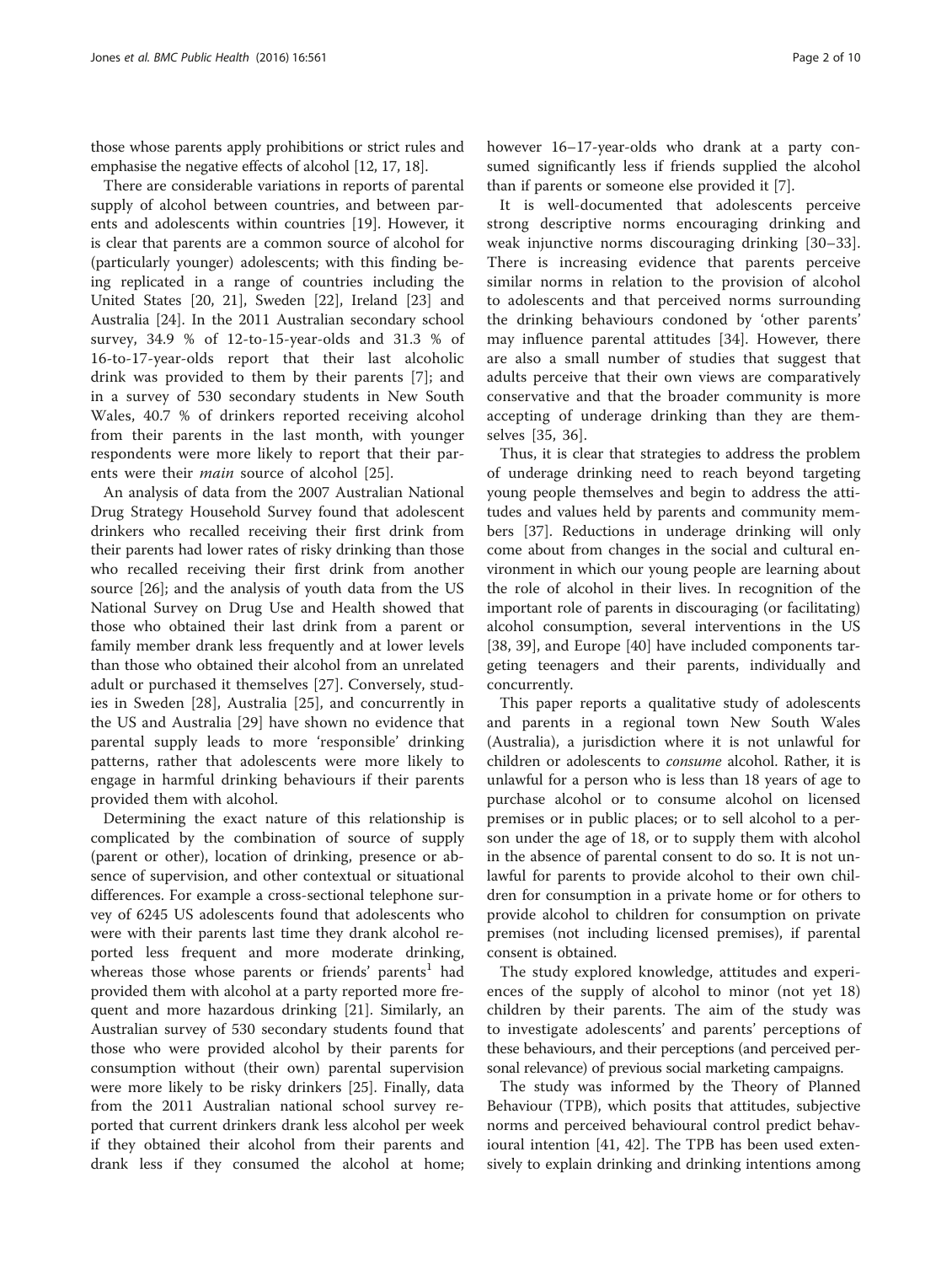young adults, such as college students [\[43](#page-9-0)–[47\]](#page-9-0), more recently in studies among adolescents [[48](#page-9-0), [49](#page-9-0)] and has potential for understanding parental supply of alcohol [\[19](#page-8-0)]. For example, a study of 247 secondary school pupils (mean age 16.6 years) across a range of health-related behaviours (including drinking alcohol) found TPB, together with past behaviour, explained 62 % of the variance in health-risk intentions, and 51 % of the variance in health-protective intentions [\[50\]](#page-9-0).

### Methods

The study was conducted in a local government area (LGA) in New South Wales, Australia, that is 120 km from the state's capital city. The LGA includes a town with a population of approximately 20,000 and has a Socio Economic Index for Area (SEIFA; general level of socio-economic (dis)advantage of people living in the area) value of 1055, which is above the mean.<sup>2</sup> The town has one publically funded high school and its own weekly newspaper, and the median weekly household income is AUD1,099 AUD.

Focus group participants were recruited by advertisements placed in the local newspaper, community newsletters and on social media platforms; and posters displayed in community spaces including libraries, doctors' surgeries and shopping centres. Twelve focus groups were conducted in venues such as libraries, the local high school and neighbourhood centre: four with parents of teenagers ( $n = 27$ ) and eight with adolescents (three groups of 12–14-year-olds, three groups of 15–17-year olds, and two mixed groups; total  $n = 47$ ). One parent group and one group of 12–14year-olds were conducted concurrently and consisted predominantly of members of the same families; it is possible that some of the other adolescent participants may have been related to adult participants but did not disclose this.

Focus groups generally ran for one hour and consisted of 6–10 participants who were offered retail vouchers in return for their time (\$50 for adults and \$30 for adolescents). All discussions were audio-recorded and later transcribed in full. Recruitment methods, focus group discussion guides and all data collection methods were approved by the University of Wollongong's Human Research Ethics Committee. Adult participants provided written consent, and adolescent participants provided both written assent and written parental consent; this included consent to publish the de-identified findings. The Consolidated Criteria for Reporting Qualitative Findings (COREQ) [[51](#page-9-0)] was used to provide a systematic framework for the design, analysis and reporting of this study. A comprehensive checklist against the 32-item COREQ as well as all other transcripts and data files can be obtained from the first author upon request.

Basic demographics of participants were recorded at the commencement of each focus group using a selfcompletion survey (see Table 1). The mean age of adolescent participants was 14.8 years (range 12–17 years) and of parents was 46.7 years (range 37–62 years); 55.3 % of adolescents and 70.4 % of parents were female. The majority of adolescents and parents were born in Australia and spoke English at home.

Focus group discussions then followed a thematic discussion guide which explored knowledge and attitudes and around alcohol consumption by, and parental supply of alcohol to, underage teenagers. Following this, the groups were shown examples of print materials from social marketing campaigns to reduce underage drinking and participants engaged in a discussion regarding their opinions on the various campaigns.

For adolescent groups, in addition to discussion guides, facilitators used activities to stimulate discussion. Groups comprising 12–14 year olds were given picture and photo sorting activities; and groups comprising 15–17 year olds adjectival word sorting activities. These activities focused on sorting and then discussing impressions of 'drinkers' and 'non-drinkers' and of parents who 'do' and 'do not' provide alcohol to their teenage children.

The first and second authors, both experienced qualitative researchers, independently examined and manually coded the data. Both coders commenced by grouping quotes under the key headings of the Discussion Guide, itself designed to elicit responses corresponding to the constructs of the TPB (attitudes towards underage drinking and parental supply, subjective norms and perceived behavioural control), and then coded for specific

Table 1 Participant demographics

|                         | Adolescents ( $n = 47$ ) |                | Parents $(n = 27)$ |    |
|-------------------------|--------------------------|----------------|--------------------|----|
|                         | %                        | n              | %                  | n  |
| Gender                  |                          |                |                    |    |
| Male                    | 44.7 %                   | 21             | 29.6 %             | 8  |
| Female                  | 55.3 %                   | 26             | 70.4 %             | 19 |
| Country of birth        |                          |                |                    |    |
| Australia               | 89.4 %                   | 42             | 81.5 %             | 22 |
| Other                   | 10.6 %                   | 5              | 18.5 %             | 5  |
| Language spoken at home |                          |                |                    |    |
| English                 | 93.6 %                   | 44             | 92.6 %             | 25 |
| Other                   | 6.3 %                    | 3              | 7.4 %              | 2  |
| Religion                |                          |                |                    |    |
| Catholic                | 31.9%                    | 15             | 18.5 %             | 5  |
| Anglican                | 19.1 %                   | 9              | 14.8 %             | 4  |
| Other religion          | 4.2 %                    | $\mathfrak{D}$ | 22.6 %             | 6  |
| No religion             | 44.7 %                   | 21             | 44.4 %             | 12 |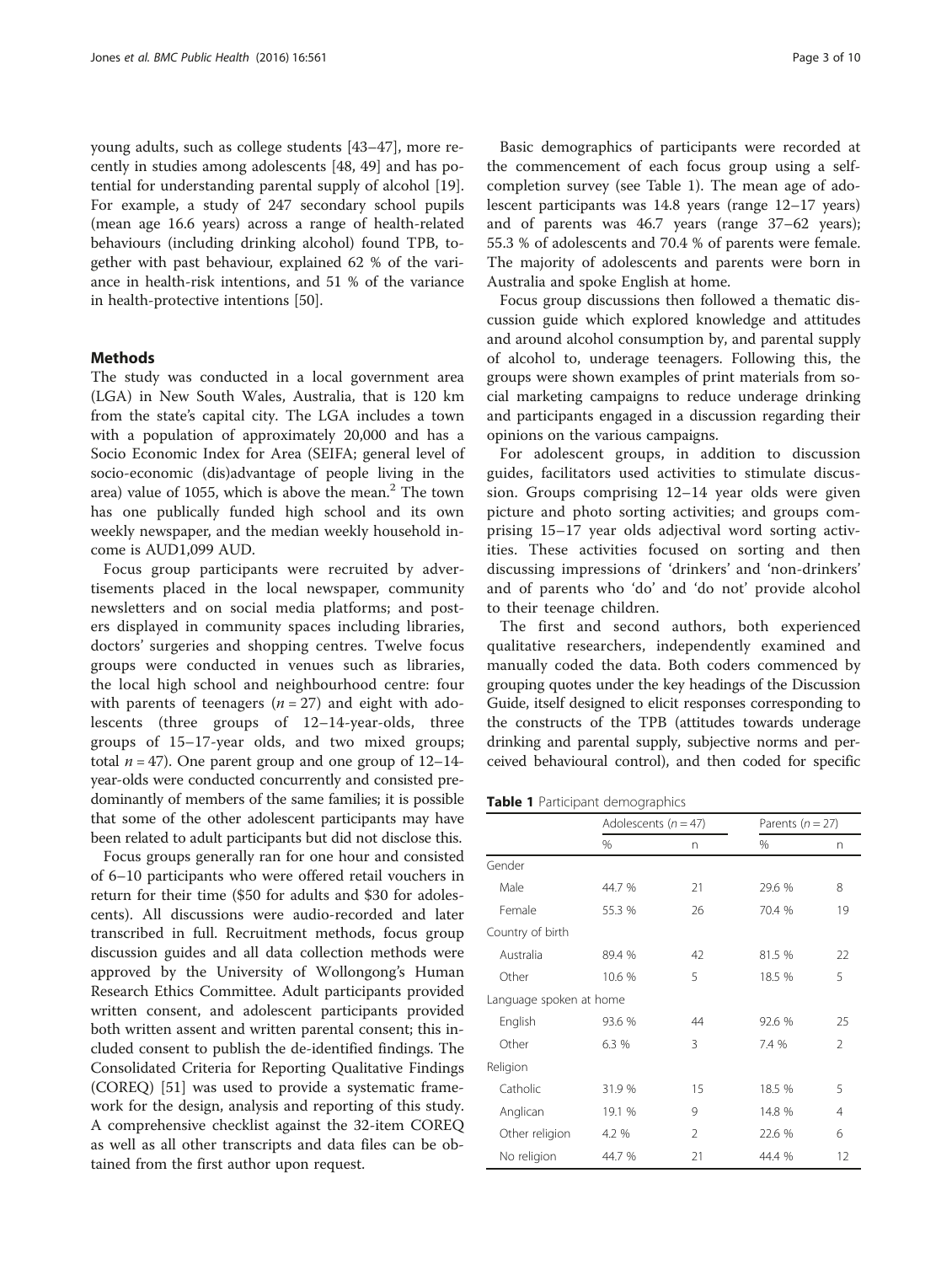issues and themes. The two coders met to consider these key groupings and to resolve any differences in interpretation. The third author reviewed the draft findings, then read the verbatim transcripts to confirm the clarity and accuracy of interpretation.

## Results

#### Attitudes towards underage drinking

In general, the responses of the younger teenagers (12–14yo) showed strong health and moral judgements (injunctive norms) being applied to teenage drinking. This group viewed drinkers as simply 'bad' and non-drinkers as simply 'good'.

I reckon they're probably all nice people but if you get drunk you can't really keep being nice because you just get all aggro and stuff (A1 – younger group)

I don't think this one drinks at all because she's like a model so that means she's successful and she's got a great smile. (A3 – younger group)

The older teenagers found it more difficult to apply simple negative and positive adjectives to drinkers and non-drinkers. This group expressed more open and accepting views towards drinking. They acknowledged that drinkers were often more 'annoying' silly' and 'aggressive' whilst emphasising that drinking could be associated with positive (or neutral) characteristics and outcomes.

People when they're drunk lose reality a bit so they're not stressed or self conscious because they're just 'yeah, whatever' (A6 – older group)

There was a general consensus among the parent participants that local teenagers (especially those aged 16–17yo) are drinking, "90 percent at least" – "I'd say 85", but that their own teenagers are not; "Having already had a child grow up and listening to the stories over the years – he [my son] didn't but other kids did" (P1). There was also a recognition that the child's peer group was an important influence on their drinking behaviour,

I think there are lots that aren't doing it  $-$  that aren't drinking… It depends on your peer group I think (P1).

Parent groups also expressed the view that, whilst peer pressure and other environmental factors influence adolescent drinking behaviour, parents themselves are also a significant influence either by role modelling their own behaviour or by the degree of parental rules and boundaries. In this context there was a clear distinction made between parents who drink 'responsibly' and those who drink to excess.

They're maybe big drinkers themselves. I just think it's that thing, if it's in your environment, where it's the norm, where every night at dinner there's lots of alcohol being consumed and every BBQ adults are getting tiddly it's an environment where children are used to it being normal, whereas we – they see us just have one glass of wine, it's very different to seeing a parent getting drunk (P1)

They're allowing parties to go on at their place at 16 and knowing there are kids out there drinking in their garden and things like that…Some parents just think it's normal because it's probably what they did (P4)

## Attitudes towards parental supply of alcohol

At a theoretical level the teenagers, and particularly the younger respondents, expressed the view that 'good' parents don't let their children drink. For example, the 12– 14-year-olds allocated the photos of the 'nice' and 'happy' parents to the 'do not provide alcohol' pile and the 'angry' and 'unhappy' parents to the 'do provide' alcohol pile.

[do not provide] .... anniversary or romantic so I don't think that they would let their kids drink because they look like nice people (A1)

[do not provide] If you look at the 'don't' pile, a lot of them look angry or less happy (A2)

[do provide] I think they look like the kind of relaxed person that doesn't care what their kids do (A1)

[do provide] These people look like parents who just leave their children at home and go out to find drugs (A2)

Perceptions among the older teenagers were more varied and more nuanced. Some thought the supply of alcohol to adolescent children was 'bad' parenting (as was the case with the younger group), whereas others saw it as harm minimisation. These respondents also expressed mixed views of parents who do not provide alcohol. Some viewed this as lack of trust or respect for their children whereas others viewed parental prohibition more positively.

[do not provide] Offensive - A few friends at school and stuff are allowed to drink and then if you tell the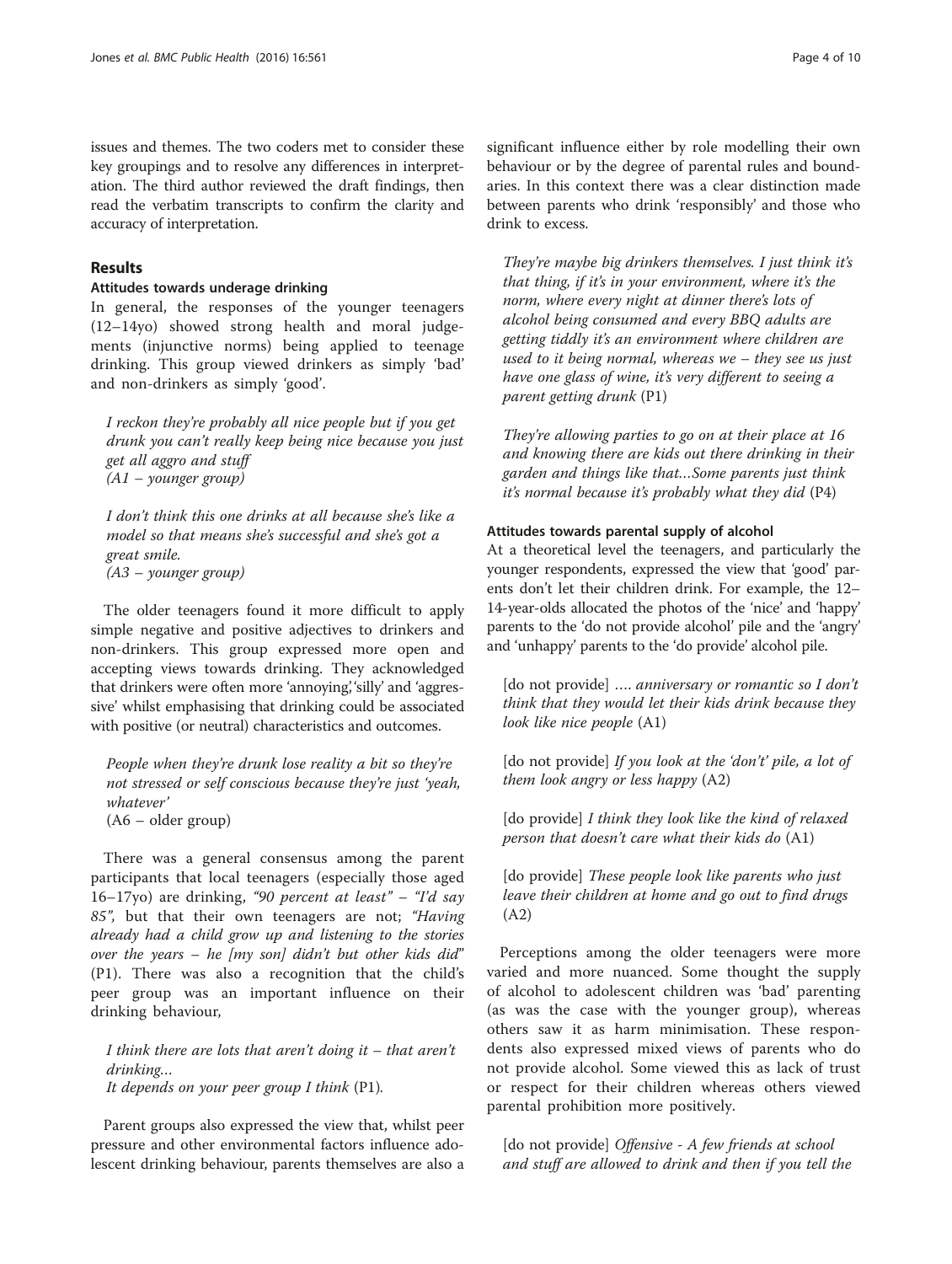parent that you want to drink and they say 'oh no, you're too young' you feel insulted your parents are saying you're too young (A4)

[do not provide] I: If we put awesome over there then why is exciting and amazing on this...

P: Parents can still be cool if they don't let you go out

P: They just might be against it (A4)

[do provide] Neglectful....If the person doesn't care about their kid they're neglecting their kid. I think they don't care if the kids drinking (A4)

[do provide] They know their kid is going to go out and drink whether they say they can or not so they may as well know what they're doing, know what they're drinking rather than 'behind my back they're going to do this, I'd like to know at least' (A5)

Among parents, there was a clear perception that supplying alcohol to teenagers was inappropriate. Related to this was the clear perception that 'other parents' do supply alcohol to their teenage children. While some perceived this as driven by misperceptions about harm minimisation, the majority attributed it to poor parenting.

But I think most parents, if they are letting their kids [drink], maybe there is that thinking that it is a better way to approach it. I don't think most parents would choose to give their children alcohol knowing it has a negative effect.

Unless they have a problem themselves (P1)

Do you know what? It's because they just don't want to keep hounding the children. They've just given up (P2)

There are a lot of different socio economic areas in Kxxx and that's where sometimes you tend to find – different families…the kids are often left to their own devices a bit more (P3)

### Experiences of parental supply of alcohol

The responses from teenagers suggested their understanding of the notion of 'supply' differed from the strict legal definition ("supply" includes sell and distribute, and also includes agreeing to supply, or offering to supply, or keeping or having in possession for supply, or sending, forwarding, delivering or receiving for supply, or authorizing, directing, causing, suffering, permitting or attempting any of those acts or things" [\[52\]](#page-9-0). In fact, their responses suggested that 'supply alcohol' may have a very specific meaning to this group.

At a personal level, the teenagers in the 12–14 year old groups reported that their parents don't let them drink. A minority described absolute prohibition, generally related to their parents' professional or personal experience of people with alcohol problems. However, the majority of them described their parents allowing them or their siblings to 'taste' or 'sip' alcohol. Some described being allowed tastes or sips of alcohol under direct parental supervision as being 'taught how to drink', even expressing the view that these experiences do not count as 'drinking'. None expressed the view that this practice constituted 'supplying alcohol' to them.

My mum knows how much drinking messes you up and she would never ever let me drink because I'm in a family of 8 kids (A2)

My mum thinks a glass of wine at a family dinner for me, mixed with something else is ok but only at a family dinner which we don't have often (A2)

But it was only a tiny bit. They wouldn't let me have a full on drink, like a full on beer but my sister, she's 16, she likes Cruisers already (A1)

A similarly nuanced view of what constitutes 'drinking' (and thus 'supply') was evident in the older (15–17yo) groups, although in this case distinction was made between 'responsible' or light drinking and 'risky' drinking. The majority believed that their parents would (or do) allow them to drink (responsibly) but would not allow them to drink where the goal or result of the drinking was intoxication. Some expressed the view that being allowed to drink (responsibly) is a developmental or trust issue and others that it is a concession to the inevitability of underage drinking.

…one beer, my dad would accept, not too much more (A6)

I know a friend whose mum is against it but won't stop it from happening. She's 'don't do it, don't do it but once it happens she's like huh' [i.e. dismissive] (A4)

There was also a clear perception that parental provision of alcohol, within their own families, was situationdependent. Respondents described parents making decisions based on a considered risk assessment rather than applying a single rule to every situation.

It depends who you're with, where you're going and how you're getting home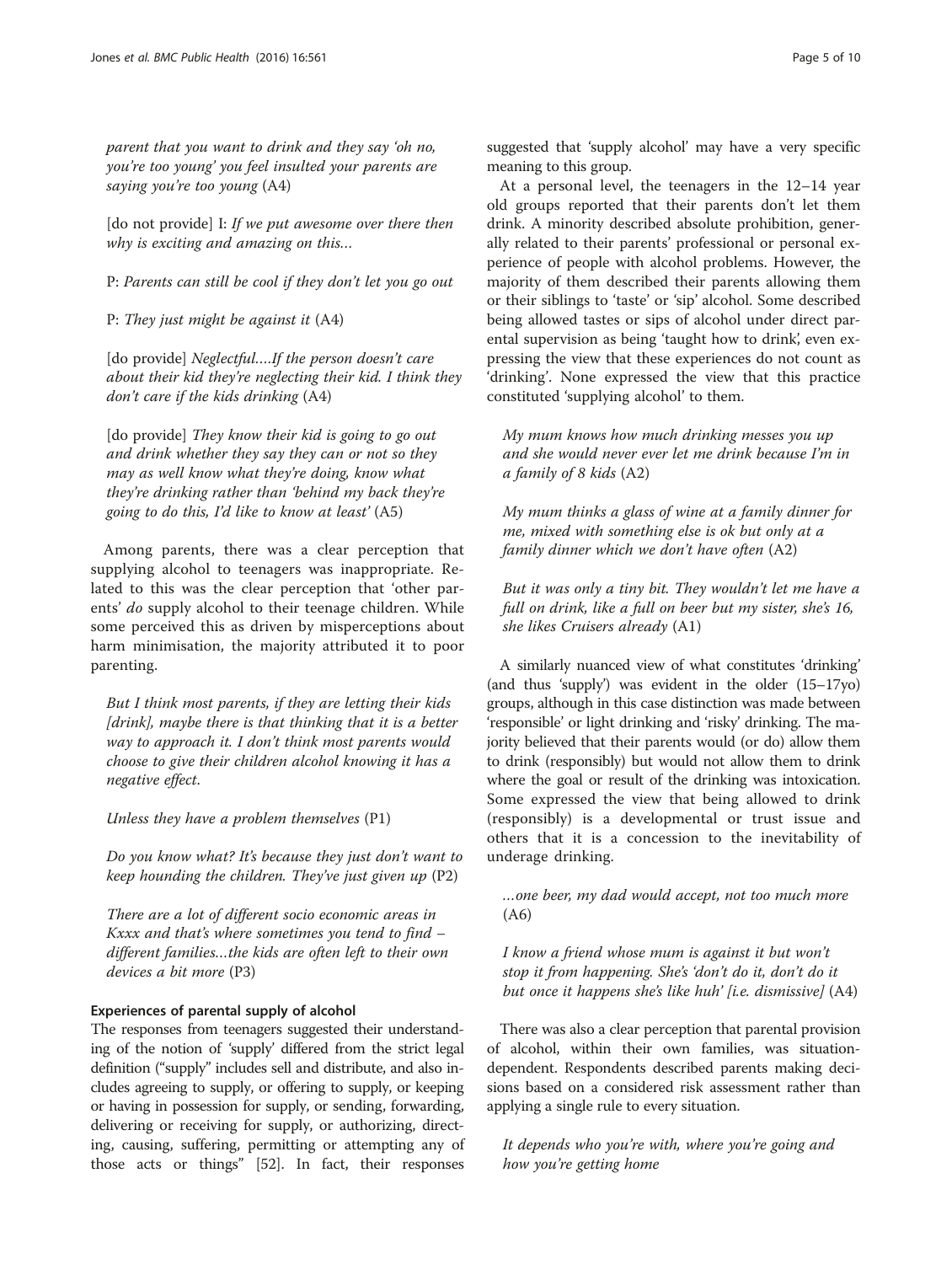### How you're getting home

I reckon where you're going for starters Yeah...going to a party with just  $-$  locally  $-$  with a group How many people too, that's a factor It's a party that your friend at school is holding and you know everyone there – but if you go to a party at Axxx and don't know anyone, it's just an open house, then they're obviously going to get  $-$ Even if you can just catch a train home, they'll be like 'yeah – no'

It depends, on what….if it's at a party that one of your mates is having, that all the people you know then it might be all right. But if it's…stupid people… places, like Wxxx and stuff…. (A5)

The majority of parents were adamant that they did not, and would not, supply alcohol to their underage teenagers. For many this was associated with being part of social networks that held similar attitudes. This was particularly the case when discussing younger teenagers (i.e., 14 and 15 year olds).

## No I don't know anyone

I don't, but I don't think that means it doesn't happen I just think I probably have similar philosophies as people who are close to me Like minded (P1)

I don't know any that let under 18s drink No Not a single one (P3)

It became clear as the discussion progressed that the nuanced perception of what constitutes 'drinking' and 'supplying alcohol' expressed in the adolescent groups was shared by the parents. That is, while the majority were adamant that they would not supply alcohol to their underage teenagers (and that those who did were either unwise or neglectful), many referred to giving their children 'tastes' of alcohol or 'teaching' them to drink responsibly by introducing them to alcohol in a 'safe' environment.

…but I've let X try my wine probably since he was about  $11 - a$  sip. Because I'd rather him know what a good wine tastes like and I say to him what can you taste and smell, think about it like proper wine tasting. Because I'd rather him have an appreciation for a good wine  $\ldots$  (P2)

…but I would let my child at 17 have half a glass on a special occasion. I wouldn't think I've done the wrong thing (P4)

That's the only thing but when he had that even 2 years ago, when he was 12, 'can I have a sip' I wouldn't have let him…just this age [\[14](#page-8-0)], he's taller than me, he said 'can I' and I went if you want a taste that's fine but you won't like it.  $(PI)$ 

The perception that this behaviour was appropriate – and even desirable – clearly differentiated them from the 'bad' parents who encourage or allow (problematic, unsafe or excessive) underage drinking in their children, and parents who 'supply' their children with alcohol.

## Response to previous campaign materials

The perception that 'underage drinking' did not include the drinking these parents facilitated among their own children enabled them to understand 'underage drinking' and parental 'supply' of alcohol as problems only for 'other' children in 'other' families outside their own social circle. This idea was articulated very clearly in the parents' responses to the sample underage drinking campaigns.

While we provided a wide range of examples of different messages and approaches (e.g.: legal implications, social norms messages, pledges not to supply), many of the parents were attracted to the high-fear graphic advertising. It was these campaigns they described as being the most impactful and effective for the 'target audience'. However, this group of parents clearly differentiated themselves and their families from 'the target audience', providing a number of suggestions as to how these images could be made more graphic and thus, in their opinion, more effective amongst parents who, unlike themselves, supply alcohol to their children.

I think it relates back to what we were saying before about those ads on TV where there's the girl with her pants down and spewing in the gutter and you go 'oh, I don't want that to be my child' and these ones…. I like those (P1)

With the one with the boy  $-I'd$  probably have a bit more vomit down

Something running out of his ear Blood somewhere A little bit of blood wouldn't go astray Is he in prison there? Yeah There are no bars Put a couple of bars or something (P2)

<sup>(</sup>A4)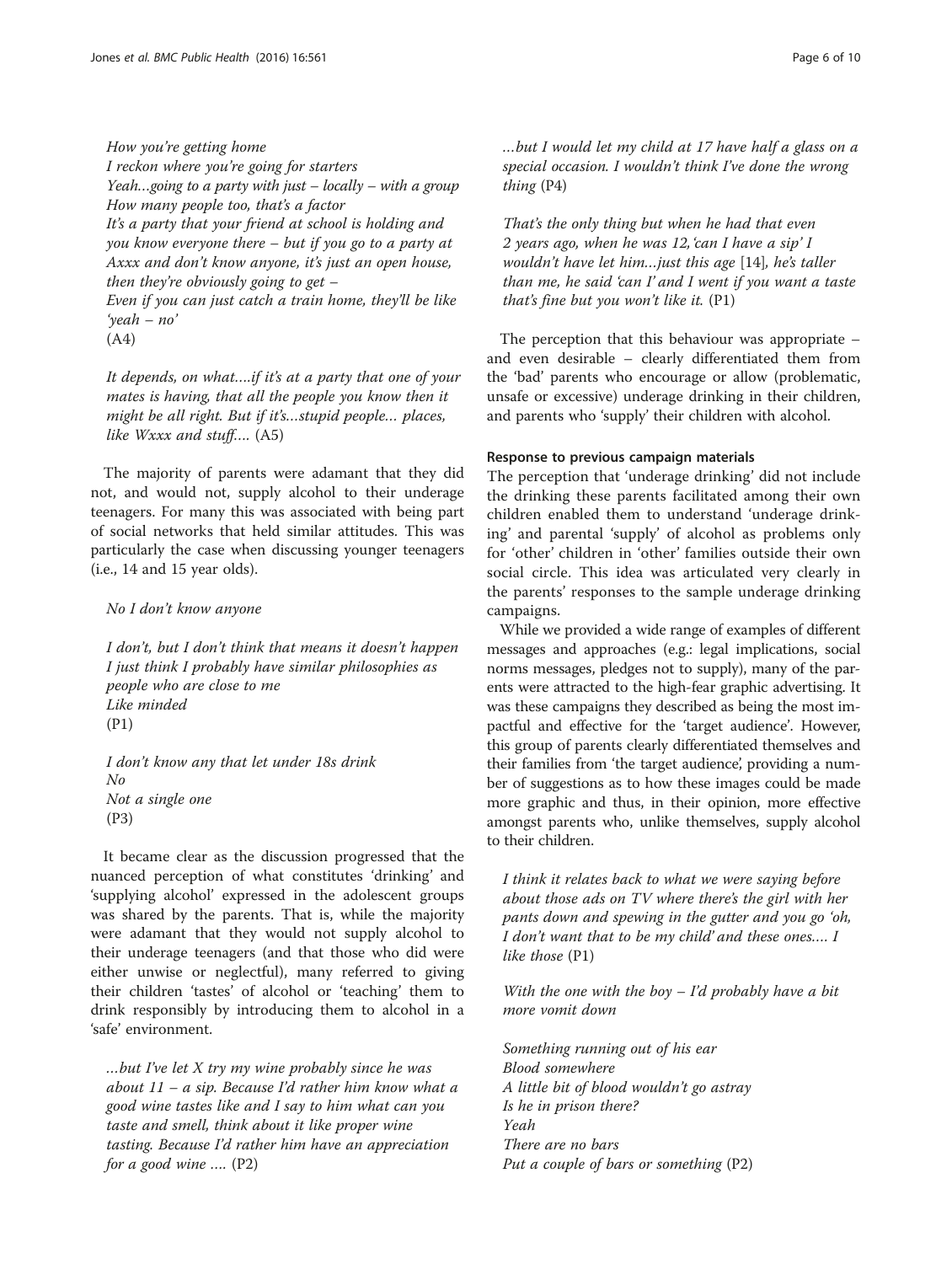The one that scared the living daylights out of you and put the blame on the mother (P2)

The same response was evident in the adolescent groups, with the participants offering suggestions for ways that the messages could be made 'more effective' for 'those kids' who, unlike themselves or their friends, engage in (unsafe, excessive or problematic) underage drinking. Their suggestions also consisted of making the images more graphic.

This guy looks like he's about to kill himself Yeah I think this one's the best (A1)

I reckon its good having a colourful thing like that or something really serious, like someone throwing up, something really bad – so people see it and go 'oh crap' I don't want that to happen. (A2)

And I would put a picture like that, hurt, or being Really vivid Yeah, like what x said, with death. (A4)

However, it is important to note that many adolescents recounted stories of events that they had witnessed, or that they had heard about from their peers, that were more shocking than any posters we could have shown them. These recalled outcomes of underage drinking ranged from loss of bladder control to public stabbings. They also reported that these experiences had not deterred them from drinking alcohol.

Last year, at Carols by Candlelight a guy in your year (pointing to other participant) he got drunk that much he peed himself heaps (A2)

When teenagers drink they become aggressive and... you know the town hall in Gxxxx?....The other week there was a stabbing at the town hall, it was in the middle of the night. I think a cleaner went past and there was a group of drunk teenagers and they stabbed an adult, like an older person…Yeah. They had no reason to do it; they just came out of a party and stabbed him (A1)

You wouldn't be worried then but there were these people and they were drinking on New Year's Eve and the fireworks went off and they were drinking and the fireworks finish at 9 so they decided to go to Sxxx Beach and they went to Sxxx Beach and stayed there and then they went home. And they woke up the next morning and realised one of them wasn't there and then they went looking everywhere

and they found him passed out, and they'd left him there and they didn't even realise (A4)

There was a party in Bxxxx and a girl got stabbed in the neck when I was there and it was meant to be just a normal party and she got stabbed in the neck. Yeah, someone as a joke was 'oh yeah, go to a party in Bxxxx, bring a knife' as a joke and it fell out of his pocket and these girls had a fight. I saw them have a fight and then they walked away – some chick just picked it up and before you knew it X was just on the ground. And then it was just crazy. And then they were all punching the police cars. Everyone was violent and drunk (A4)

## **Discussion**

The Theory of Planned Behaviour (TPB) posits that the predictors of behavioural intention are attitudes, subjective norms, and perceived behavioural control [[41](#page-9-0), [42\]](#page-9-0). In the context of parental supply of alcohol, this suggests that if parents believe that supplying alcohol to children and teenagers is wrong (desired attitudes), that the majority of their peers do not provide alcohol to children and teenagers (desired subjective norms) and that the provision of alcohol to children and teenagers is within their control (desired perception of behavioural control), they will not provide alcohol to their children before they reach the age of 18 (the legal alcohol purchase age in Australia).

However, it is clear from the results of this study and from existing national data [[7](#page-8-0)], that many parents do provide alcohol to their underage children. Consistent with previous research [\[20,](#page-8-0) [53](#page-9-0), [54\]](#page-9-0), adolescents in our focus groups were more likely to report that their parents provided them with alcohol than parents (some of whom came from the same families, and all of whom came from the same small community) were to report doing so.

Our participants wholeheartedly agreed with the messages (they thought) we and 'the government' were communicating – that supplying alcohol to teenagers is inappropriate. They interpreted 'supply' to refer to the provision of quantities of alcohol for unsupervised drinking, such as for consumption at parties, and clearly distanced themselves from people who would engage in this behaviour. The homogeneity of the responses was noteworthy, with all of the parents communicating that they would not 'supply' alcohol and almost all providing small amounts or tastes of alcohol in specific contexts. It is possible – given that this behaviour is associated with moral censure and 'bad' parenting – that our recruitment strategy did not attract parents who provide larger amounts of alcohol to their children and/or that some of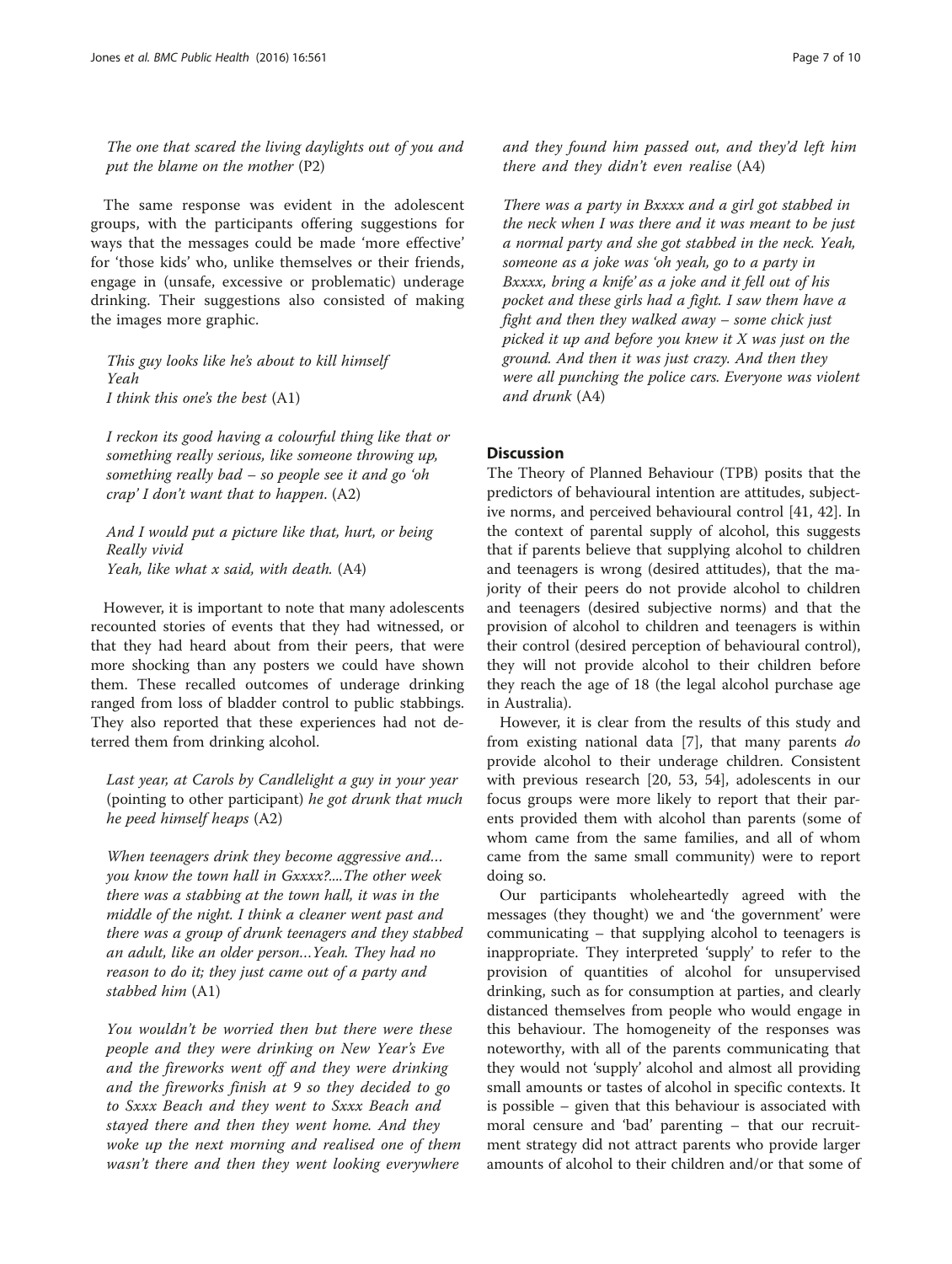the participants do indeed do so but were unwilling to state this in the group context.

The provision of alcohol to children and adolescents can broadly be described as three behaviours: allowing children to sip or taste alcohol; allowing them to have a drink of alcohol at home; and supplying them with alcohol to take to a party. While each of the behaviours may be potentially harmful, the degree of harm and the consistency of research evidence for harm (or benefit) vary, as do parental and community attitudes. The findings of the present study are consistent with previous evidence that parents see a clear distinction between 'sipping' and 'drinking'; for example, an earlier Australian study which found that parents reported having strict rules prohibiting their children from drinking but allowed them to 'sip' or 'taste' alcohol [[55](#page-9-0)]. Parents interviewed for this study clearly perceived their own behav $i$ our – providing (small amounts of) alcohol to their teenage children – to be a fundamentally different (and appropriate) behaviour. They were 'teaching their children to drink' and their children were learning that their parents would provide them with alcohol for consumption in 'safe' places, in 'safe' quantities, with their families or with other 'good' children. These parents do not perceive any correlation between their behaviour and excessive, problematic or unsafe alcohol use and they thus do not identify with the characters or scenarios depicted in recent fear-based social marketing campaigns – which they see as targeted at problematic 'other' parents and children. As a result, they remain uninfluenced by campaigns targeting parental supply.

In turn, many of the (older) adolescents in our focus groups perceive that their parents condone or even encourage them to consume alcohol prior to reaching 18 years of age and, like their parents, do not perceive that underage drinking campaigns are targeted at people like them. It appears these children had learned from their parents that supplying alcohol does not include allowing children to taste or sip alcoholic drinks at home and that underage drinking does not include drinking that takes place in the presence, or with the permission, of parents.

The findings of this study have important implications for the development of communication materials and social marketing campaigns targeting underage drinking, and particularly parental supply. It is essential to ensure that the target audience perceive themselves to be the target audience, and are not in fact commenting on the effectiveness of the message for 'other' people. The frame of reference for, and interpretation of terms by, target audiences can be fundamentally different to that of message developers. High-fear graphic images may test well with adolescents and parents because they genuinely believe these are the most effective strategy for 'those' children and 'those' parents. Following their recommendations is, then, likely to result in campaigns that the intended target audience will not perceive as relevant to them, or as addressing their own behaviour. These messages will not impact on their attitudes or behaviours because they believe they are already doing the 'right' thing.

Thus, the first goal of such campaigns should be to ensure that the target audience perceives themselves to be the target audience; which can be achieved by utilising images and words that 'nice' parents with 'good' children identify with. For example, in our subsequent development of messages for this community, rather than utilising stock images that are reminiscent of previous high fear advertising campaigns we are taking photographs of clean-cut children in recognisable local environments. We are also using the words of our focus group participants in messages and taglines; for example, as one parent stated when she realised that her own children were also at risk of harm: "Bad things happen to good kids too".

The findings also have implications for addressing the entrenched behaviour of parental supply of alcohol to teenagers by their parents (which is both legal and socially accepted in Australia). Strategies to reduce parental supply, and thus underage drinking, need to increase parents' awareness of the negative short- and long-term effects of any actions that condone underage drinking in any context, including providing small amounts of alcohol to children and teenagers in private homes.

#### Limitations

This study was conducted in one regional town in eastern Australia, and thus the results may not be generalizable to larger cities or other regions; future research in other locations could explore similarities and differences in perspectives. The use of written materials (in English) for recruitment limited our ability to attract participants who were not fluent in English, had lower levels of literacy, or were otherwise hard-to-reach groups. While the use of Facebook as an additional recruitment strategy broadened our reach, we note that all of our participants were fluent English speakers, with 93 % speaking English at home, and all were sufficiently literate to read the participant information sheet and provided informed consent. We utilised mixed-gender focus groups to explore these behaviours as young people typically drink in mixed-gender social groups and parents make decisions about supply with their spouses. However, the use of mixed-gender focus groups meant that we did not explore gender differences in the participants' responses. Future research could usefully explore differences between male and female adolescents (and between mothers and fathers) in both perceptions of the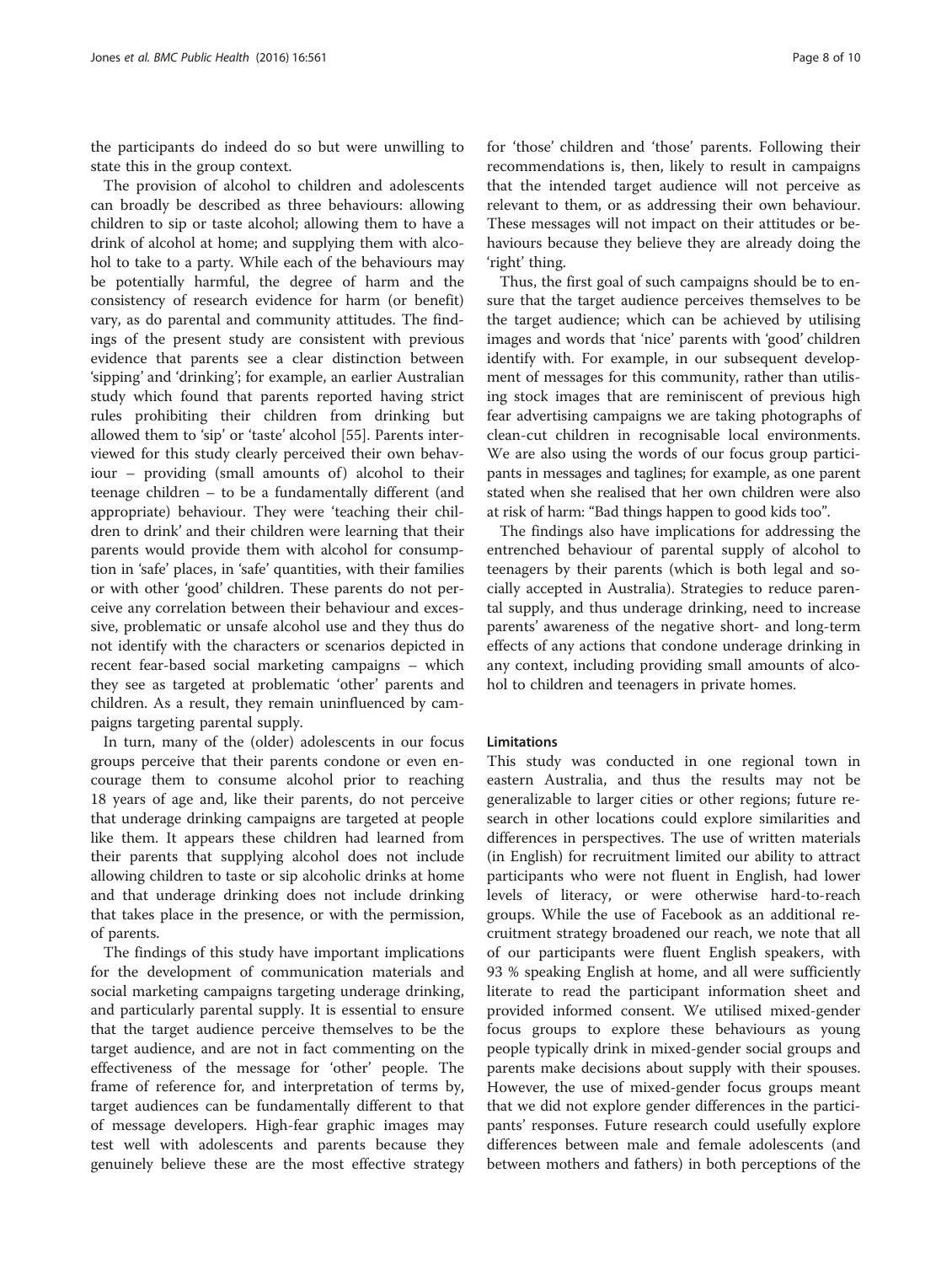<span id="page-8-0"></span>risks associated with underage drinking and the most salient social marketing messages.

## Conclusions

Communication materials and social marketing campaigns targeting underage drinking and parental supply need to be carefully developed and tested with the target audiences to ensure that the message developers and the audience have the same understanding of the behaviour that is being targeted. It is also important to ensure that the target audiences recognise themselves as such, and do not interpret the messages as important and effective for 'other' people.

## **Endnotes**

<sup>1</sup>Data were not reported separately for supply by own parents vs friends' parents. <sup>2</sup>

 $2$ The SEIFA is standardised against a mean of 1000 with a standard deviation of 100; the middle two-thirds of SEIFA scores fall between 900 and 1100.

#### Abbreviations

LGA, local government area; NSW, New South Wales; SEIFA, socio economic index for area; TPB, theory of planned behaviour

#### Acknowledgements

None.

#### Funding

This study was funded, and SJ supported, by an Australian Research Council Future Fellowship (FT120100932). The funding body played no role in the study design; the analysis and interpretation of data; the writing of the manuscript; or in the decision to submit the manuscript for publication.

#### Availability of data and materials

The qualitative data presented in this manuscript is not publicly available due to the nature of the consent provided by participants for the use of their data, transcripts of focus groups may be requested from the first author (subject to approval by the university's ethics committee).

#### Authors' contributions

SJ conceptualised the study, co-designed the data collection instruments, served as a coder of the transcripts, and drafted the manuscript. KA codesigned the data collection instruments, recruited the participants, oversaw the data collection, served as a coder of the transcripts, drafted the method section, and contributed to the final manuscript. NB served as a third independent reviewer of the coding, assisted with drafting the results section, and contributed to the final manuscript. All authors read and approved the final manuscript.

#### Competing interests

The authors declare that they have no competing interests.

#### Consent for publication

Provided written consent also included consent to publish de-identified findings.

#### Ethics approval and consent to participate

This study was approved by the University of Wollongong Human Research Ethics Committee (HE13-081) and the Australian Catholic University Human Research Ethics Committee (2015-48T). Participants provided written consent, and adolescent participants provided both written assent and written parental consent.

Received: 14 December 2015 Accepted: 22 June 2016 Published online: 13 July 2016

#### References

- 1. National Health and Medical Research Council, (NHMRC), 2009. Australian guidelines to reduce health risks from drinking alcohol. Canberra: Australian Government. Available online: [\(https://www.nhmrc.gov.au/\\_files\\_nhmrc/](https://www.nhmrc.gov.au/_files_nhmrc/publications/attachments/ds10-alcohol.pdf) [publications/attachments/ds10-alcohol.pdf](https://www.nhmrc.gov.au/_files_nhmrc/publications/attachments/ds10-alcohol.pdf)). (Accessed April 2016).
- 2. Healey C, Rahman A, Faizal M, Kinderman P. Underage drinking in the UK: changing trends, impact and interventions. A rapid evidence synthesis. Int J Drug Policy. 2014;25:124–32.
- 3. Lee K. Trend of alcohol involvement in maxillofacial trauma. Oral Surg Oral Med Oral Pathol. 2009;107(4):e9–13.
- 4. Swahn MH, Bossarte RM, Sullivent III EE. Age of alcohol use initiation, suicidal behavior, and peer and dating violence victimization and perpetration among high-risk, seventh-grade adolescents. Pediatrics. 2008; 121(2):197–305.
- 5. Marshall EJ. Adolescent alcohol use: risks and consequences. Alcohol Alcoholism. 2014;49(2):160–4.
- 6. Pitkänen T, Kokko K, Lyyra AL, Pulkkinen L. A developmental approach to alcohol drinking behaviour in adulthood: a follow-up study from age 8 to age 42. Addiction. 2008;103(S1):48–68.
- 7. White V, Bariola E. Australian secondary school students' use of tobacco, alcohol, and over-the-counter and illicit substances in 2011. Victoria: Centre for Behavioural Research in Cancer, The Cancer Council Victoria; 2012.
- 8. Anderson P, De Bruijn A, Angus K, Gordon R, Hastings G. Impact of alcohol advertising and media exposure on adolescent alcohol use: a systematic review of longitudinal studies. Alcohol Alcoholism. 2009;44:229–43.
- 9. Hastings G, Anderson S, Cooke E, Gordon R. Alcohol marketing and young people's drinking: a review of the research. J Public Health Pol. 2005;26(3): 296–311.
- 10. Ayer L, Rettew D, Althoff RR, Willemsen G, Ligthart L, Hudziak JJ, Moomsma, DI. Adolescent personality profiles, neighborhood income, and young adult alcohol use: a longitudinal study. Addict Behav. 2011;36(12):1301–4.
- 11. Stautz K, Cooper A. Impulsivity-related personality traits and adolescent alcohol use: a meta-analytic review. Clin Psych Rev. 2013;33(4):574–92.
- 12. Nash SG, McQueen A, Bray JH. Pathways to adolescent alcohol use: family environment, peer influence, and parental expectations. J Adolescent Health. 2005;37(1):19–28.
- 13. Windle M. Parental, sibling and peer influences on adolescent substance use and alcohol problems. Appl Dev Sci. 2005;4(2):98–110.
- 14. Bot SM, Engels RC, Knibbe RA, Meeus WH. Friend's drinking behaviour and adolescent alcohol consumption: the moderating role of friendship characteristics. Addict Behav. 2005;30:929–47.
- 15. Poelen EA, Scholte RH, Willemsen G, Boomsma DI, Engels RC. Drinking by parents, siblings and friends as predictors of regular alcohol use in adolescents and young adults: a longitudinal twin-family study. Alcohol. 2007;42(4):362–9.
- 16. Fisher LB, Miles IW, Austin SB, Camargo CA, Colditz GA. Predictors of initiation of alcohol use among US adolescents: findings from a prospective cohort study. Arch Pediat Adol Med. 2007;161(10):959–66.
- 17. Abar C, Abar B, Turrisi R. The impact of parental modeling and permissibility on alcohol use and experienced negative drinking consequences in college. Addict Behav. 2009;34:542–7.
- 18. Miller P, Plant M. Parental guidance about drinking: relationship with teenage psychoactive substance use. J Adolescence. 2010;33(1):55–68.
- 19. Jones SC. Parental provision of alcohol: a TPB-framed review of the literature. Health Promot Int. Advance online publication. 2015. [http://www.](http://www.ncbi.nlm.nih.gov/pubmed/25908595) [ncbi.nlm.nih.gov/pubmed/25908595](http://www.ncbi.nlm.nih.gov/pubmed/25908595) Accessed on 08/04/16
- 20. Donovan JE, Molina BS. Children's introduction to alcohol use: sips and tastes. Alcohol Clin Exp Res. 2008;32(1):108–19.
- 21. Foley KL, Altman D, Durant RH, Wolfson M. Adults' approval and adolescents' alcohol use. J Adolescent Health. 2004;35(4):e17–26.
- 22. Pettersson C, Linden-Bostrom M, Eriksson C. Parental attitudes and behaviour concerning adolescent alcohol consumption: Do sociodemographic factors matter? Scand J Public Health. 2009;37:509–17.
- 23. Smyth BP, Darker CD, Donnelly-Swift E, Barry JM, Allwright SPA. A telephone survey of parental attitudes and behaviours regarding teenage drinking. BMC Public Health. 2010;10:297.